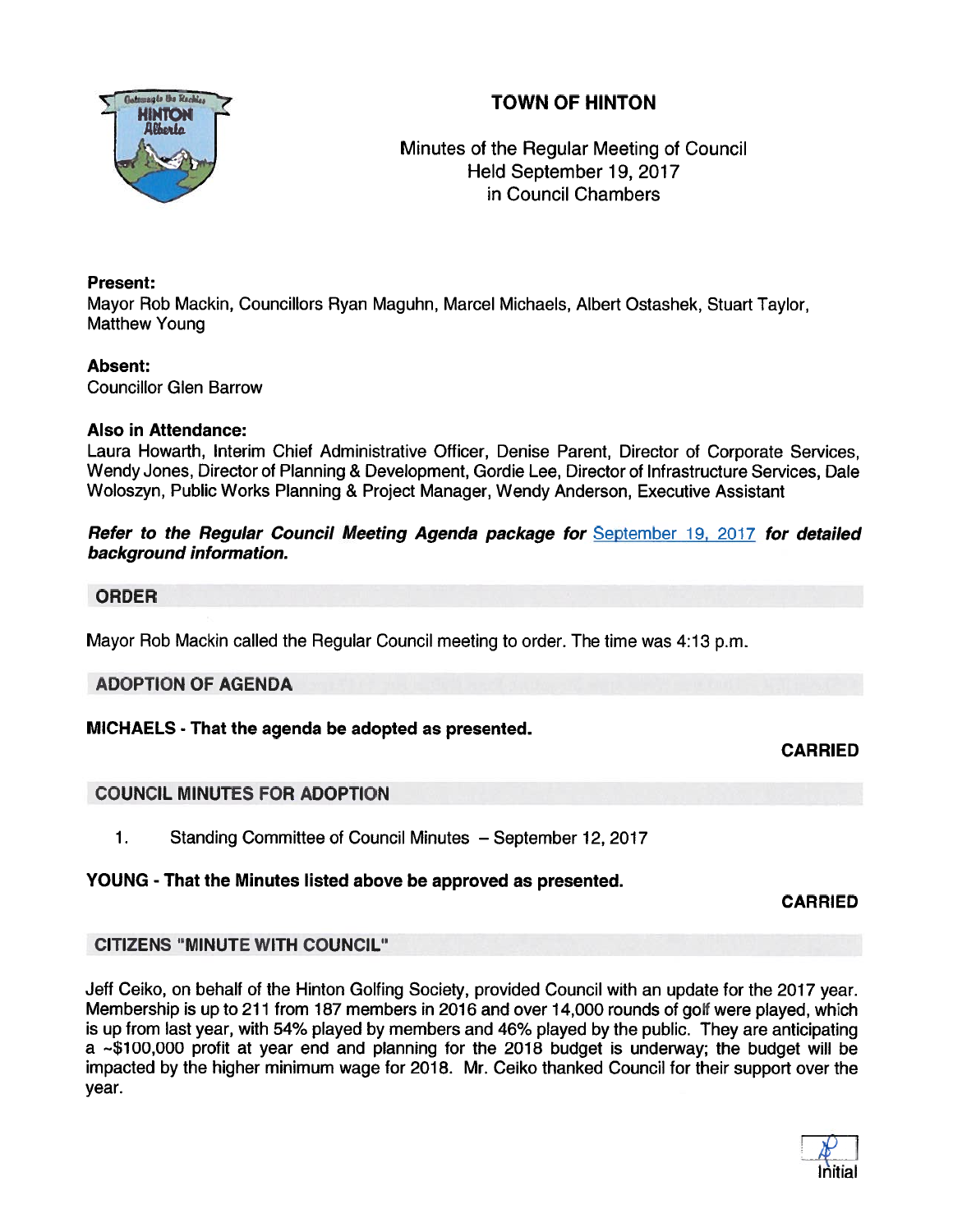#### DELEGATIONS AND PRESENTATIONS

#### CNIB Transit Ridership

Sherry Travers, resident of Hinton, was not in attendance at the meeting.

#### FortisAlberta Annual Franchise Reporting

Nicole Smith, FortisAlberta Stakeholder Relations Manager, provided Council with <sup>a</sup> presentation on the 2017 Franchise Reporting. Her presentation is available in the September 19, 2017 Regular Council agenda.

#### PUBLIC HEARINGS

West Area Structure Plan - Bylaw No. 1117 and East Area Structure Plan — Bylaw No. 1118

Please refer to the Public Hearing Minutes for the East and West Areas Structure Plan dated September 19, 2017.

### ACTION ITEMS

1. West Area Structure Plan - Bylaw No. 1117 and East Area Structure Plan – Bylaw Not. 1118

YOUNG — That the West Area Structure Plan Bylaw No. 1717 receive Second Reading.

**CARRIED** 

OSTASHEK — That the West Area Structure Plan Bylaw No. 1117 receive Third Reading. CARRIED

MICHAELS — That the East Area Structure Plan Bylaw No. 1118 receive Second Reading.

CARRIED

MAGUHN — That the East Area Structure Plan Bylaw No. 1718 receive Third Reading.

CARRIED

### 2. 2017 Scalehouse and Scale Upgrades: Site Works Tender Award

Due to pecuniary interest Councillor Ostashek removed himself from discussing this item. The time was 5:15 p.m.

YOUNG - That Council award the 2077 Scalehouse and Scale Upgrades tender to Road Bridge Services at <sup>a</sup> cost of \$629,120.

CARRIED

Councillor Ostashek returned to the meeting at 5:22 PM.